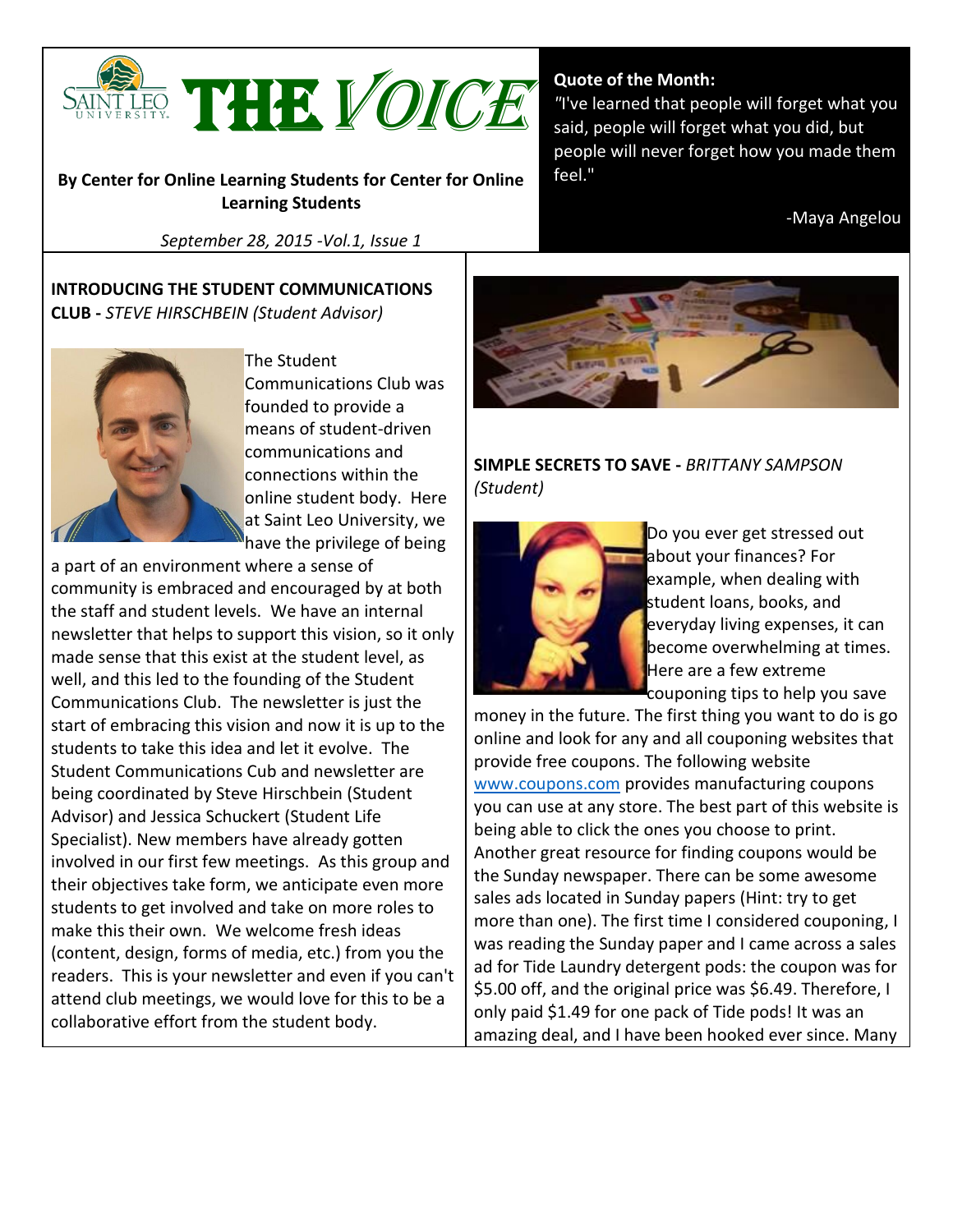## [Click here to connect with the Student](https://suite.targetx.com/suite4sf/email/bin/redir.php?id=0002275983-003G0000025W8VoIAK)  [Communications club on Facebook.](https://suite.targetx.com/suite4sf/email/bin/redir.php?id=0002275983-003G0000025W8VoIAK)



people overlook these coupons which is a big mistake. You can also go to the stores you frequently shop at and grab a few of the weekly sales ads. The sales ads are usually located at the front of the store, but sometimes they have machines that dispense coupons on the aisle where the item is located. When trying to budget, it is important to be careful of how you spend your money. If you follow these three simple steps, then you will surely be on the road to saving some money in the near future.

## **ALUMNI REVIEW -** *KENDALL BRUTUS (Alumnus)*



My ultimate goal is to become THE BEST and most successful business professional the world has ever seen. Upon becoming an alumnus of Saint Leo University, I can easily say that I am a couple of steps closer to accomplishing that

goal; all thanks to my lovely wife who persuaded me to enroll at a great university that actually cares about their students. However, not many people want to talk about their joy and experiences of graduating from a well-known university. Thus, it is of great joy to me because I am the first of my siblings to have blessed my parents with such opportunity.

My life as an alumnus is exactly how I pictured it to be with the knowledge, brotherhood, sisterhood, networking, and support for students and faculty. It has been two months since graduation and still feels like it happened just yesterday. Ben Wagner has made it his duty to inform club members of up and coming meetings and webinars as well as introducing many significant figures in the industry that actually influenced me to become greater. Erika Watson made it a priority to ensure that I enrolled in the right classes.

### **PERSONAL RESPONSIBILITY -** *BILL ADKINS (Student)*



A few days ago, I was running through my social media feeds not unlike any other day for me when I came across a post on Facebook that caught my attention. As you might imagine, it's not unusual to find posts on Facebook. Thankfully, there's no shortage of opinionated people in the world. Still, once in a while, a

post turns out to be worth the time it takes to read it. The post I'm talking about originated from Mike Rowe.

It started like any other update from Mike's news feed to include a general description of his daily travels and encounters where he meets a maintenance worker (Corey) in his hotel. The fact that he wrote a Facebook post based on this encounter is not surprising, nor is it unusual because it's what he does. What struck me was the interaction between Mike and Corey and the language Corey used when he talked about his vocation. He owned it.

What I mean by that is this. When Corey was describing the work he was doing that day, he kept using the firstperson possessive "my" (i.e. ' "My pipe has a crack in it, and now my hot water is leaking into my laundry room."). As far as Corey is concerned, that building and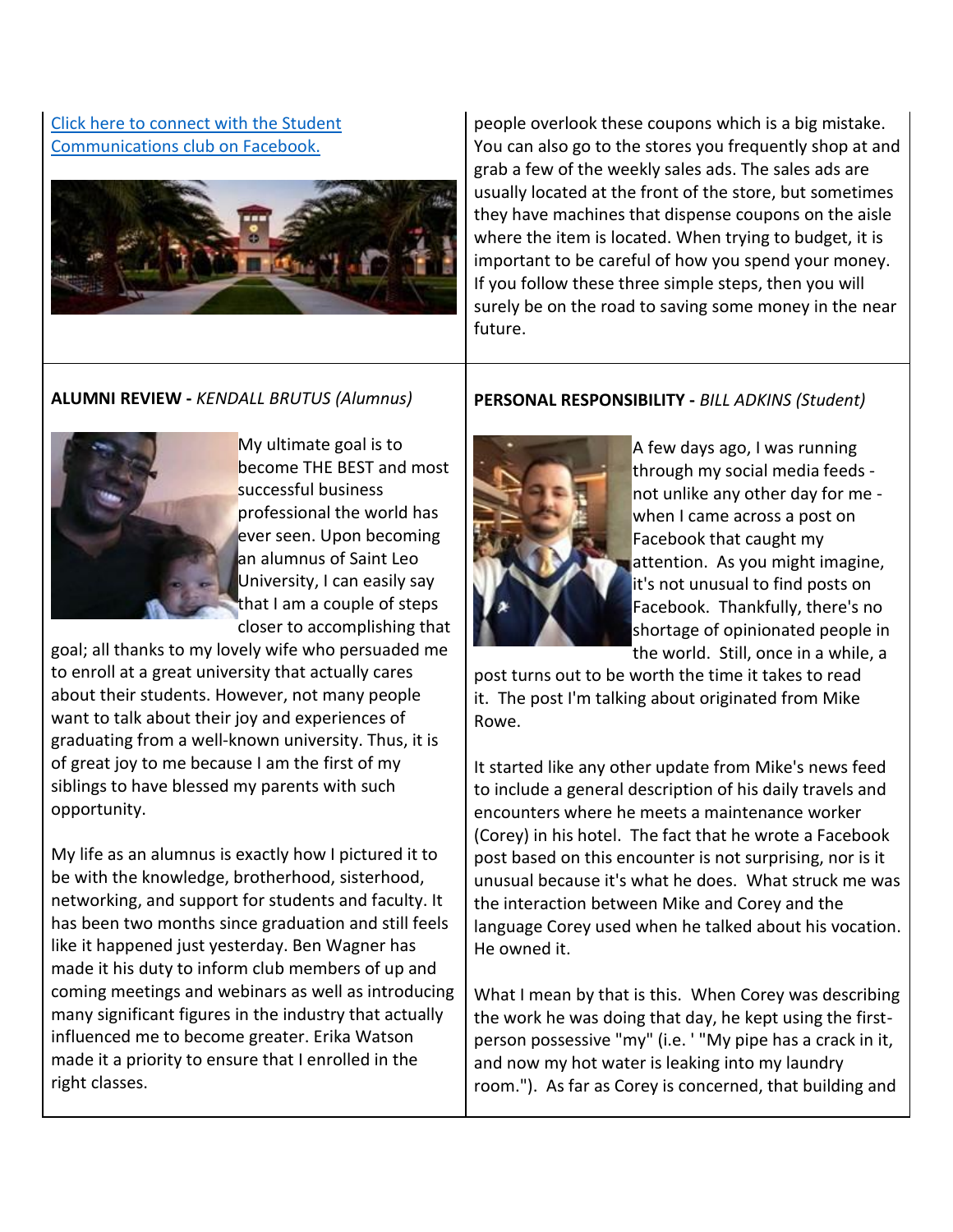My experience with the university has been a really good one, so much so, that I want to continue contact and be part of the Student Communication Club and other associations. Saint Leo University is a great place to build relationships between fellow students and faculty. The benefit of club interactions from an alumnus point of view is that it provides you with a clear and detail step as to how to succeed in the corporate world.

Although my life has just started, my wife and I welcomed our firstborn into the world on May 27<sup>th</sup>. I witnessed a miracle that day and fell deeply in love with both my child and wife. All of those sleepless nights preparing for finals were nothing compared to the sleepless nights my wife and I are experiencing now, except these sleepless nights are much worse and worth it. Now, I pray that my child follows in my footsteps and enrolls here in Saint Leo University to keep the legacy going.



# **WHAT IT TAKES TO GRADUATE -** *NIKKI BRYAN (Student)*



When I tell people I have five children and go to school online, they often look at me in amusement as if I will soon tell them I am joking. However, not only do I attend Saint Leo University, I also maintain a 4.0 GPA. I would like to say it's

super easy and I have a completely structured routine, but that is so far from the truth. Studying has found its place in my life in some of the most

everything inside of it is his. Of course, he doesn't actually own the building, but that doesn $\hat{\alpha} \in \mathbb{R}^m$  keep him from taking pride in his vocation. That's not any job to Corey; that's *his* job and it's obvious that he appreciates the intrinsic value of a strong work ethic.

There are plenty of people who work hard. What separates people like Corey from everyone else, is that Corey truly believes in the work he does, whereas everyone else is still faking it until they make it.

This should sound familiar, because it's a philosophy made famous by the employees of the Seattle Fish Markets and what Dr. Stephen Lundin, Harry Paul and John Christensen would later label, "The FISH Philosophy." The original book, by the way, is only about 100 pages and if you have the time it's definitely worth the read.

Anyway, the reason this story connects with me, was because there was man I knew and respected quite a bit when I was younger who used to say, "Whether you think you can or you think you can't, you're right" (I always thought he was paraphrasing Yoda, but I could never get him to admit to it). Life, he would say, is all about the approach to your own attitude and realizing that you have the power to choose your response to everything that happens to you.

If you oversleep and end up showing up late for work, you can choose to rush and possibly make things worse or you can choose to accept that you will be late, move with a sense of purpose, apologize when you arrive, and not let it negatively impact the rest of your day. If you get laid-off from a job that you thought was more stable than it actually was, you can get angry, or you can get moving. As for me, I chose to get moving, and I don't regret a single second. What will you choose?

**START MANAGING WORKPLACE STRESS**

Reduce workplace stress by prioritizing and organizing your daily schedule.